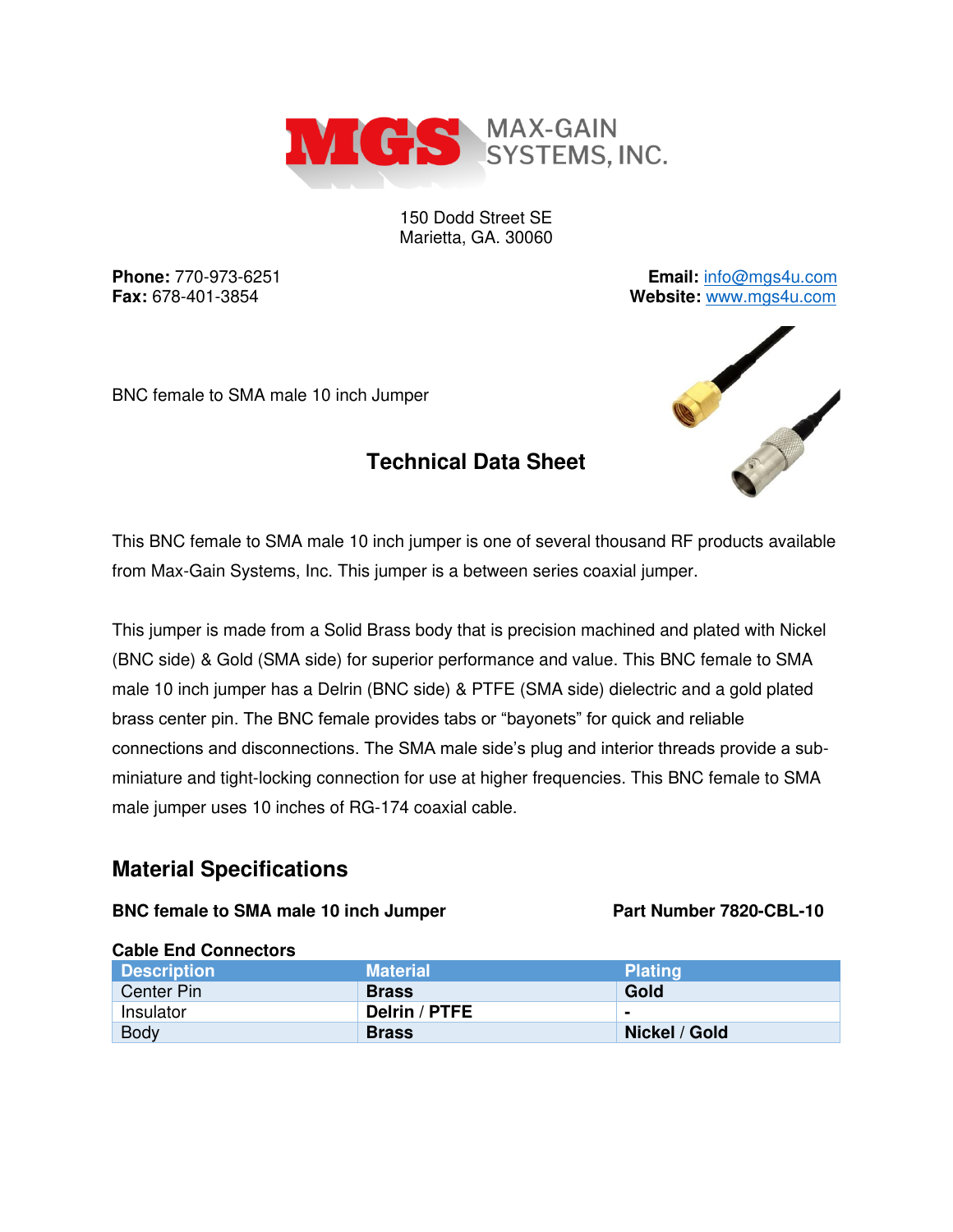| Coax                  |                             |
|-----------------------|-----------------------------|
| <b>Description</b>    | <b>Material and Plating</b> |
| Inner Conductor       | <b>Copper</b>               |
| <b>Conductor Type</b> | <b>Stranded</b>             |
| Insulator             | <b>PE</b>                   |
| <b>First Shield</b>   | Foil, 100%                  |
| <b>Second Shield</b>  | Tinned Copper Braid, 98%+   |
| Jacket                | <b>PVC (NC), BLACK</b>      |

# **Mechanical Specifications**

| <b>Size</b> | <b>Dimension</b>   |
|-------------|--------------------|
| Length      | 10 in (25.4 cm)    |
| Width       | $0.432$ in (11 mm) |
| Height      | $0.432$ in (11 mm) |
| Weight      | $0.8$ oz $(24 g)$  |

## **Environmental Specifications**

| Temperature            | <b>Spec</b>          |
|------------------------|----------------------|
| <b>Operating Range</b> | $-40$ to $+80$ deg C |

**Compliance Certifications** (see product page for current documentation)

**Availability** Click the following link (or enter part number in the "SEARCH" bar at the top of any page of the website) to obtain additional part information including price, inventory and certifications: [https://mgs4u.com/product/bnc-female-to-sma-male-10-inch-jumper-7820-cbl-](https://mgs4u.com/product/bnc-female-to-sma-male-10-inch-jumper-7820-cbl-10/?v=7516fd43adaa)[10/?v=7516fd43adaa](https://mgs4u.com/product/bnc-female-to-sma-male-10-inch-jumper-7820-cbl-10/?v=7516fd43adaa)